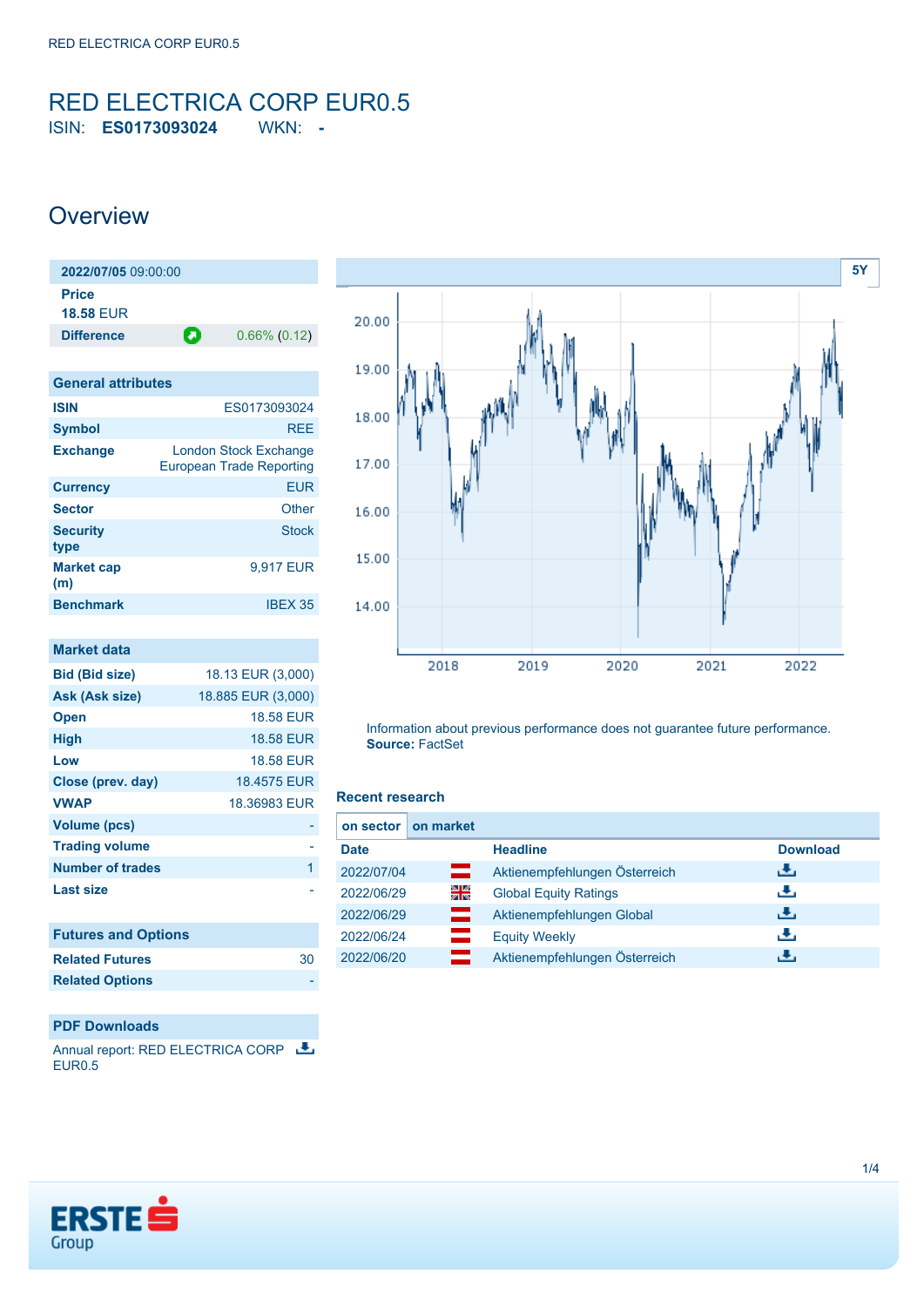## Details

**2022/07/05** 09:00:00 **Price**

**18.58** EUR

**Difference 0.66% (0.12)** 

| <b>General attributes</b> |                                                          |
|---------------------------|----------------------------------------------------------|
| <b>ISIN</b>               | FS0173093024                                             |
| <b>Symbol</b>             | <b>RFF</b>                                               |
| <b>Exchange</b>           | <b>London Stock Exchange</b><br>European Trade Reporting |
| <b>Currency</b>           | <b>FUR</b>                                               |
| <b>Sector</b>             | Other                                                    |
| <b>Security</b><br>type   | Stock                                                    |
| <b>Market cap</b><br>(m)  | 9,917 EUR                                                |
| <b>Benchmark</b>          | <b>IBEX 35</b>                                           |
|                           |                                                          |

| Market data             |                    |
|-------------------------|--------------------|
| <b>Bid (Bid size)</b>   | 18.13 EUR (3,000)  |
| Ask (Ask size)          | 18.885 EUR (3,000) |
| <b>Open</b>             | <b>18.58 EUR</b>   |
| <b>High</b>             | <b>18.58 EUR</b>   |
| Low                     | <b>18.58 EUR</b>   |
| Close (prev. day)       | 18.4575 EUR        |
| <b>VWAP</b>             | 18.36983 EUR       |
| <b>Volume (pcs)</b>     |                    |
| <b>Trading volume</b>   |                    |
| <b>Number of trades</b> | 1                  |
| Last size               |                    |

| <b>Performance and Risk</b> |  |  |
|-----------------------------|--|--|
|                             |  |  |

|                   | 6M       | 1Y        | 3Y       |
|-------------------|----------|-----------|----------|
| Perf $(\%)$       | $-1.90%$ | $+17.49%$ | $-0.62%$ |
| Perf (abs.)       | $-0.36$  | $+2.75$   | $-0.12$  |
| <b>Beta</b>       | 0.29     | 0.27      | 0.41     |
| <b>Volatility</b> | 23.80    | 19.65     | 23.22    |



Information about previous performance does not guarantee future performance. **Source:** FactSet

| <b>Price data</b>                           |                        |
|---------------------------------------------|------------------------|
| Ø price 5 days   Ø volume 5 days (pcs.)     | 18.35 EUR (0)          |
| Ø price 30 days   Ø volume 30 days (pcs.)   | 18.82 EUR (32,400)     |
| Ø price 100 days   Ø volume 100 days (pcs.) | 18.35 EUR (22,274)     |
| Ø price 250 days   Ø volume 250 days (pcs.) | 17.91 EUR (12,326)     |
| <b>YTD High   date</b>                      | 20.12 EUR (2022/05/26) |
| <b>YTD Low   date</b>                       | 16.03 EUR (2022/02/24) |
| 52 Weeks High   date                        | 20.12 EUR (2022/05/26) |
| 52 Weeks Low   date                         | 15.56 EUR (2021/07/09) |

|  |  | All listings for RED ELECTRICA CORP EUR0.5 |  |  |
|--|--|--------------------------------------------|--|--|
|--|--|--------------------------------------------|--|--|

| Exchange $\Box$       | <b>Date</b>    | <b>Time Price</b> |                       | <b>Trading</b><br>volume (mio.) | <b>Number of</b><br>trades |
|-----------------------|----------------|-------------------|-----------------------|---------------------------------|----------------------------|
| Xetra                 | 2022/<br>07/05 |                   | 11:47 18.555 EUR 0.00 |                                 | 3                          |
| Vienna Stock Exchange | 2022/<br>07/05 |                   | 09:05 18.485 FUR 0.00 |                                 | 1                          |
| Tradegate             | 2022/<br>07/05 |                   | 12:27 18.565 EUR 0.01 |                                 | $\overline{2}$             |
| Stuttgart             | 2022/<br>07/05 |                   | 08:01 18:04 FUR       | 0.00                            | 1                          |
| <b>Munich</b>         | 2022/          |                   | 08:03 18.455 EUR 0.00 |                                 | 1                          |

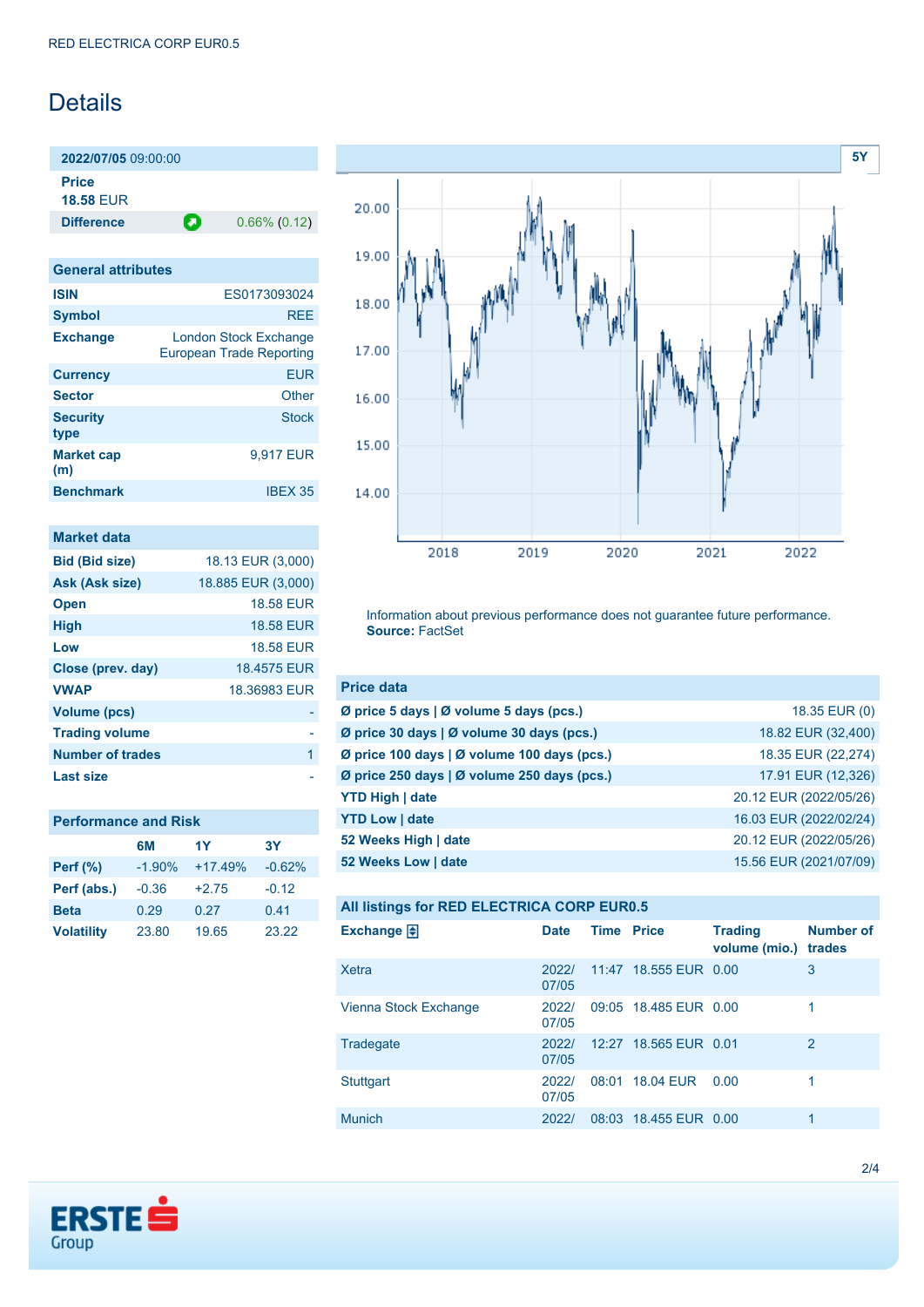|                                                                 | 07/05          |                       |      |       |
|-----------------------------------------------------------------|----------------|-----------------------|------|-------|
| <b>London Stock Exchange</b><br><b>European Trade Reporting</b> | 2022/<br>07/05 | 09:00 18.58 EUR       | 0.00 | 1     |
| Frankfurt                                                       | 2022/<br>07/05 | 08:04 18.365 EUR 0.00 |      |       |
| <b>FINRA other OTC Issues</b>                                   | 2022/<br>05/20 | 17:56 20.00 USD       | 0.00 |       |
| <b>Duesseldorf</b>                                              | 2022/<br>07/05 | 14:57 18.465 EUR 0.00 |      | 9     |
| <b>Berlin</b>                                                   | 2022/<br>07/05 | 08:08 18.44 EUR       | 0.00 |       |
| <b>BME Continuous Market</b>                                    | 2022/<br>07/04 | 17:38 18.39 EUR 52.11 |      | 2.080 |